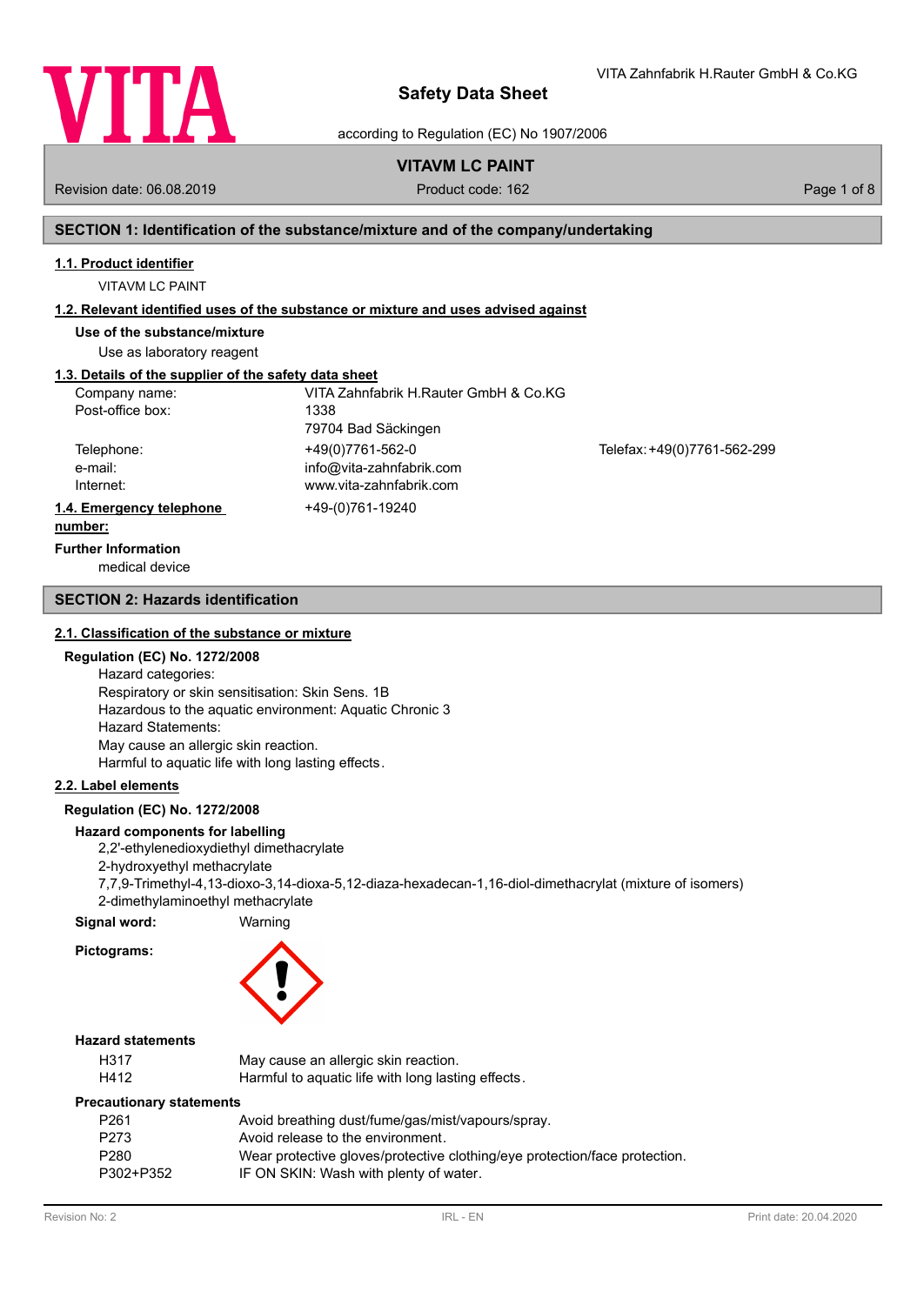

according to Regulation (EC) No 1907/2006

# **VITAVM LC PAINT**

Revision date: 06.08.2019 **Product code: 162** Product code: 162 **Page 2 of 8** Page 2 of 8

# **2.3. Other hazards**

No information available.

# **SECTION 3: Composition/information on ingredients**

### **3.2. Mixtures**

### **Hazardous components**

| CAS No     | Chemical name                               |                                                                                                 |                  |            |  |
|------------|---------------------------------------------|-------------------------------------------------------------------------------------------------|------------------|------------|--|
|            | EC No                                       | Index No                                                                                        | <b>REACH No</b>  |            |  |
|            | <b>GHS Classification</b>                   |                                                                                                 |                  |            |  |
| 72869-86-4 | isomers)                                    | 7,7,9-Trimethyl-4,13-dioxo-3,14-dioxa-5,12-diaza-hexadecan-1,16-diol-dimethacrylat (mixture of  |                  | $40 - 45%$ |  |
|            | 276-957-5                                   |                                                                                                 | 01-2120751202-68 |            |  |
|            | Skin Sens. 1B, Aquatic Chronic 3; H317 H412 |                                                                                                 |                  |            |  |
| 109-16-0   | 2.2'-ethylenedioxydiethyl dimethacrylate    |                                                                                                 |                  | $15 - 20%$ |  |
|            | 01-2119969287-21<br>203-652-6               |                                                                                                 |                  |            |  |
|            | Skin Sens. 1B; H317                         |                                                                                                 |                  |            |  |
| 2867-47-2  | 2-dimethylaminoethyl methacrylate           |                                                                                                 |                  | < 1 %      |  |
|            | 220-688-8                                   | 607-132-00-3                                                                                    |                  |            |  |
|            |                                             | Acute Tox. 4, Acute Tox. 4, Skin Irrit. 2, Eye Irrit. 2, Skin Sens. 1; H312 H302 H315 H319 H317 |                  |            |  |
|            |                                             |                                                                                                 |                  |            |  |

Full text of H and EUH statements: see section 16.

### **SECTION 4: First aid measures**

### **4.1. Description of first aid measures**

### **After inhalation**

Provide fresh air. When in doubt or if symptoms are observed, get medical advice.

### **After contact with skin**

After contact with skin, wash immediately with plenty of water and soap. Take off immediately all contaminated clothing and wash it before reuse. Medical treatment necessary. After contact with skin, wash immediately with plenty of water and soap.

#### **After contact with eyes**

Rinse immediately carefully and thoroughly with eye-bath or water. In case of eye irritation consult an ophthalmologist.

### **After ingestion**

Rinse mouth immediately and drink plenty of water.

# **4.2. Most important symptoms and effects, both acute and delayed**

No information available.

# **4.3. Indication of any immediate medical attention and special treatment needed**

Treat symptomatically.

### **SECTION 5: Firefighting measures**

### **5.1. Extinguishing media**

### **Suitable extinguishing media**

Co-ordinate fire-fighting measures to the fire surroundings.

## **5.2. Special hazards arising from the substance or mixture**

Non-flammable.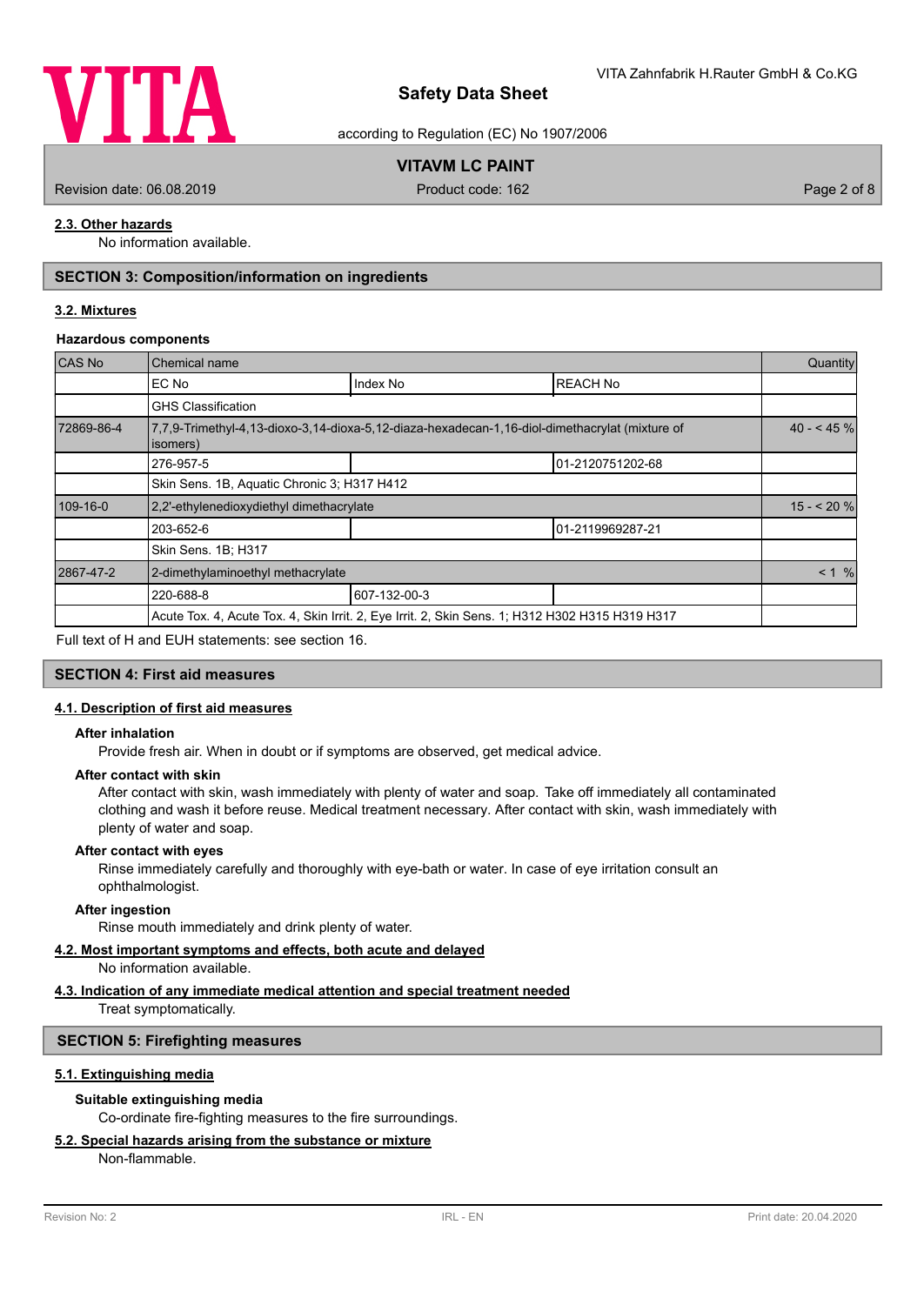

according to Regulation (EC) No 1907/2006

# **VITAVM LC PAINT**

Revision date: 06.08.2019 **Product code: 162** Product code: 162 **Page 3 of 8** Page 3 of 8

# **5.3. Advice for firefighters**

Wear a self-contained breathing apparatus and chemical protective clothing. Full protection suit.

### **Additional information**

Suppress gases/vapours/mists with water spray jet. Collect contaminated fire extinguishing water separately. Do not allow entering drains or surface water.

# **SECTION 6: Accidental release measures**

### **6.1. Personal precautions, protective equipment and emergency procedures**

Provide adequate ventilation. Do not breathe gas/fumes/vapour/spray. Avoid contact with skin, eyes and clothes. Use personal protection equipment.

#### **6.2. Environmental precautions**

Do not allow to enter into surface water or drains.

### **6.3. Methods and material for containment and cleaning up**

Absorb with liquid-binding material (e.g. sand, diatomaceous earth, acid- or universal binding agents). Treat the recovered material as prescribed in the section on waste disposal.

### **6.4. Reference to other sections**

Safe handling: see section 7 Personal protection equipment: see section 8 Disposal: see section 13

# **SECTION 7: Handling and storage**

### **7.1. Precautions for safe handling**

### **Advice on safe handling**

No special measures are necessary.

# **Advice on protection against fire and explosion**

No special fire protection measures are necessary.

### **7.2. Conditions for safe storage, including any incompatibilities**

#### **Requirements for storage rooms and vessels**

Keep container tightly closed.

**Hints on joint storage**

No special measures are necessary.

# **7.3. Specific end use(s)**

Use as laboratory reagent

### **SECTION 8: Exposure controls/personal protection**

### **8.1. Control parameters**

### **8.2. Exposure controls**



#### **Protective and hygiene measures**

Remove contaminated, saturated clothing immediately. Draw up and observe skin protection programme. Wash hands and face before breaks and after work and take a shower if necessary . When using do not eat, drink, smoke, sniff.

### **Eye/face protection**

Wear eye protection/face protection.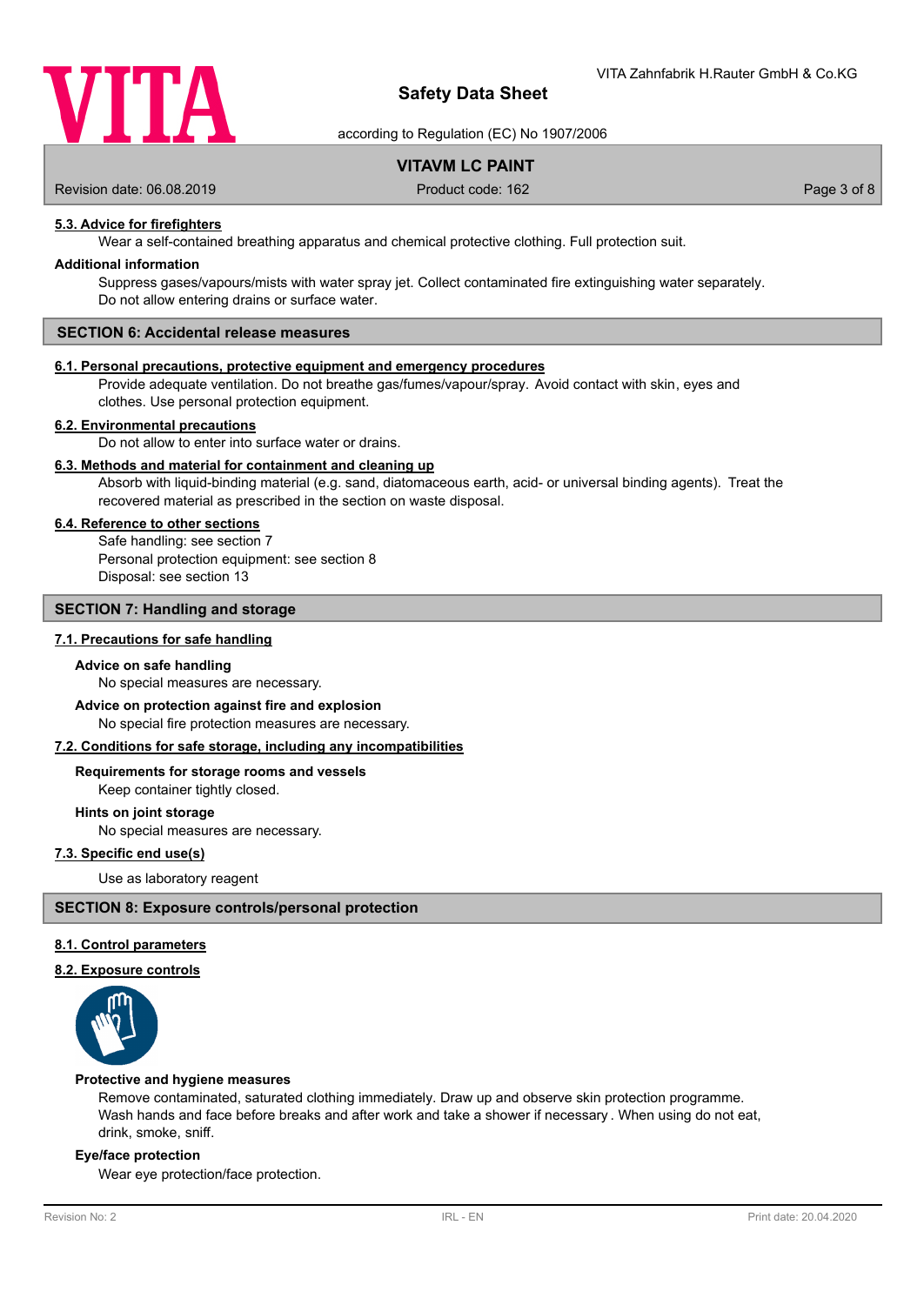

according to Regulation (EC) No 1907/2006

# **VITAVM LC PAINT**

Revision date: 06.08.2019 **Product code: 162** Product code: 162 **Page 4 of 8** Page 4 of 8

### **Hand protection**

When handling with chemical substances, protective gloves must be worn with the CE-label including the four control digits. The quality of the protective gloves resistant to chemicals must be chosen as a function of the specific working place concentration and quantity of hazardous substances. For special purposes, it is recommended to check the resistance to chemicals of the protective gloves mentioned above together with the supplier of these gloves. Recommended glove articles KCL Camatril Velour Breakthrough time (maximum wearing time) 30 min NBR (Nitrile rubber)

# **Skin protection**

Use of protective clothing.

### **Respiratory protection**

In case of inadequate ventilation wear respiratory protection. Provide adequate ventilation as well as local exhaustion at critical locations. Technical ventilation of workplace

# **SECTION 9: Physical and chemical properties**

### **9.1. Information on basic physical and chemical properties**

| Physical state:<br>Colour:                                    |                |                |
|---------------------------------------------------------------|----------------|----------------|
| Odour:                                                        | characteristic |                |
| pH-Value:                                                     |                | not determined |
| Changes in the physical state                                 |                |                |
| Melting point:                                                |                | not determined |
| Initial boiling point and boiling range:                      |                | х              |
| Flash point:                                                  |                | Χ              |
| <b>Flammability</b>                                           |                |                |
| Solid:                                                        |                | not applicable |
| Gas:                                                          |                | not applicable |
| <b>Explosive properties</b><br>The product is not: Explosive. |                |                |
| Lower explosion limits:                                       |                | not determined |
| Upper explosion limits:                                       |                | not determined |
| <b>Auto-ignition temperature</b>                              |                |                |
| Solid:                                                        |                | not applicable |
| Gas:                                                          |                | not applicable |
| Decomposition temperature:                                    |                | not determined |
| <b>Oxidizing properties</b><br>Not oxidising.                 |                |                |
| Vapour pressure:<br>(at 50 $°C$ )                             |                | <=1100 hPa     |
| Density:                                                      |                | not determined |
| Water solubility:                                             |                | No             |
| Solubility in other solvents<br>not determined                |                |                |
| Partition coefficient:                                        |                | not determined |
| Vapour density:                                               |                | not determined |
| Evaporation rate:                                             |                | not determined |
| 9.2. Other information                                        |                |                |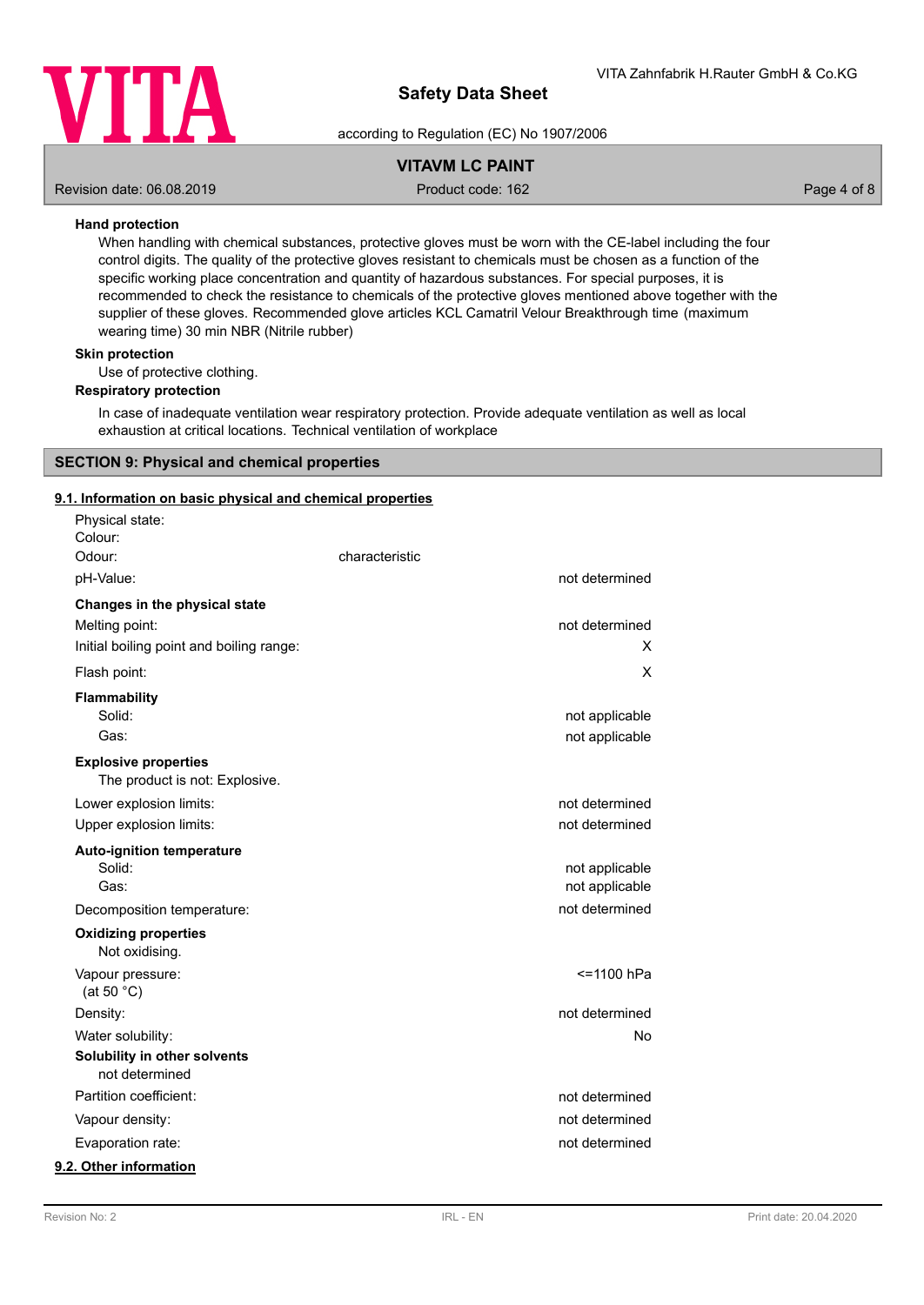

according to Regulation (EC) No 1907/2006

# **VITAVM LC PAINT**

Revision date: 06.08.2019 **Product code: 162** Product code: 162 **Page 5 of 8** Page 5 of 8

Solid content: 1,10 %

### **SECTION 10: Stability and reactivity**

### **10.1. Reactivity**

No hazardous reaction when handled and stored according to provisions.

### **10.2. Chemical stability**

The product is stable under storage at normal ambient temperatures.

### **10.3. Possibility of hazardous reactions**

No known hazardous reactions.

### **10.4. Conditions to avoid**

none

### **10.5. Incompatible materials**

No information available.

## **10.6. Hazardous decomposition products**

No known hazardous decomposition products.

### **SECTION 11: Toxicological information**

# **11.1. Information on toxicological effects**

### **Acute toxicity**

Based on available data, the classification criteria are not met.

| <b>CAS No</b> | <b>Chemical name</b>              |                       |                |               |        |
|---------------|-----------------------------------|-----------------------|----------------|---------------|--------|
|               | Exposure route                    | <b>IDose</b>          | <b>Species</b> | <b>Source</b> | Method |
| 2867-47-2     | 2-dimethylaminoethyl methacrylate |                       |                |               |        |
|               | oral                              | IATE<br>500<br>mg/kg  |                |               |        |
|               | dermal                            | IATE<br>1100<br>mg/kg |                |               |        |

### **Irritation and corrosivity**

Based on available data, the classification criteria are not met.

### **Sensitising effects**

May cause an allergic skin reaction.

(7,7,9-Trimethyl-4,13-dioxo-3,14-dioxa-5,12-diaza-hexadecan-1,16-diol-dimethacrylat (mixture of isomers);

2,2'-ethylenedioxydiethyl dimethacrylate; 2-dimethylaminoethyl methacrylate)

### **Carcinogenic/mutagenic/toxic effects for reproduction**

Based on available data, the classification criteria are not met.

### **STOT-single exposure**

Based on available data, the classification criteria are not met.

#### **STOT-repeated exposure**

Based on available data, the classification criteria are not met.

### **Aspiration hazard**

Based on available data, the classification criteria are not met.

### **Additional information on tests**

The mixture is classified as hazardous according to regulation (EC) No 1272/2008 [CLP].

## **SECTION 12: Ecological information**

# **12.1. Toxicity**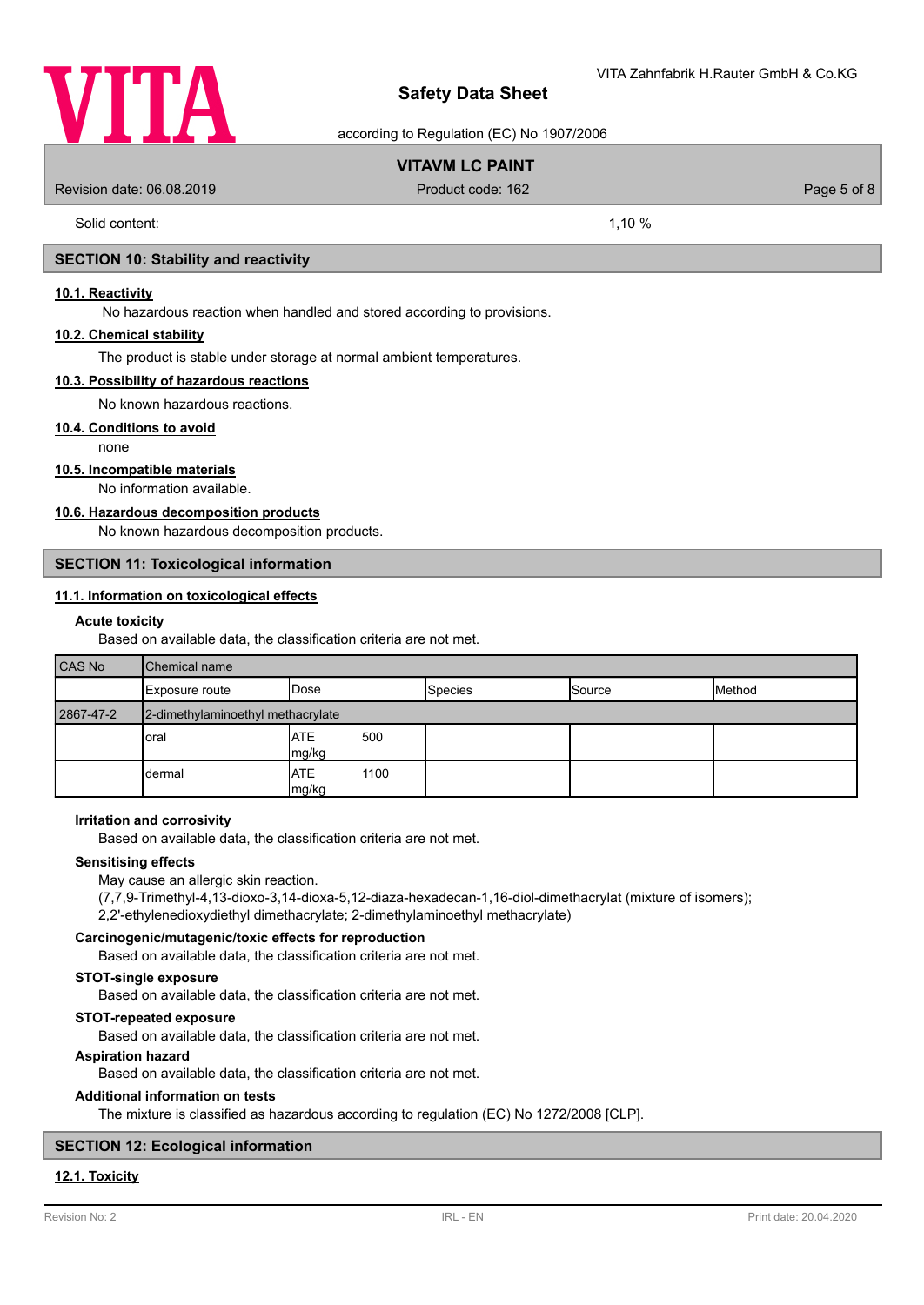

according to Regulation (EC) No 1907/2006

# **VITAVM LC PAINT**

Revision date: 06.08.2019 **Product code: 162** Product code: 162 **Page 6 of 8** Page 6 of 8

Harmful to aquatic life with long lasting effects.

### **12.2. Persistence and degradability**

The product has not been tested.

### **12.3. Bioaccumulative potential**

The product has not been tested.

### **12.4. Mobility in soil**

The product has not been tested.

### **12.5. Results of PBT and vPvB assessment**

The product has not been tested.

### **12.6. Other adverse effects**

No information available.

### **Further information**

Do not allow to enter into surface water or drains. Do not allow to enter into soil/subsoil.

### **SECTION 13: Disposal considerations**

### **13.1. Waste treatment methods**

### **Disposal recommendations**

Do not allow to enter into surface water or drains. Do not allow to enter into soil/subsoil. Dispose of waste according to applicable legislation.

### **Contaminated packaging**

Handle contaminated packages in the same way as the substance itself.

## **SECTION 14: Transport information**

### **Land transport (ADR/RID)**

**Inland waterways transport (ADN)**

**Marine transport (IMDG)**

**Air transport (ICAO-TI/IATA-DGR)**

# **14.5. Environmental hazards**

ENVIRONMENTALLY HAZARDOUS: no

**14.1. UN number:** No dangerous good in sense of this transport regulation. **14.2. UN proper shipping name:** No dangerous good in sense of this transport regulation. **14.3. Transport hazard class(es):** No dangerous good in sense of this transport regulation. **14.4. Packing group:** No dangerous good in sense of this transport regulation.

**14.1. UN number:** No dangerous good in sense of this transport regulation. **14.2. UN proper shipping name:** No dangerous good in sense of this transport regulation. **14.3. Transport hazard class(es):** No dangerous good in sense of this transport regulation. **14.4. Packing group:** No dangerous good in sense of this transport regulation.

**14.1. UN number:** No dangerous good in sense of this transport regulation. **14.2. UN proper shipping name:** No dangerous good in sense of this transport regulation. **14.3. Transport hazard class(es):** No dangerous good in sense of this transport regulation. **14.4. Packing group:** No dangerous good in sense of this transport regulation.

**14.1. UN number:** No dangerous good in sense of this transport regulation. **14.2. UN proper shipping name:** No dangerous good in sense of this transport regulation. **14.3. Transport hazard class(es):** No dangerous good in sense of this transport regulation. **14.4. Packing group:** No dangerous good in sense of this transport regulation.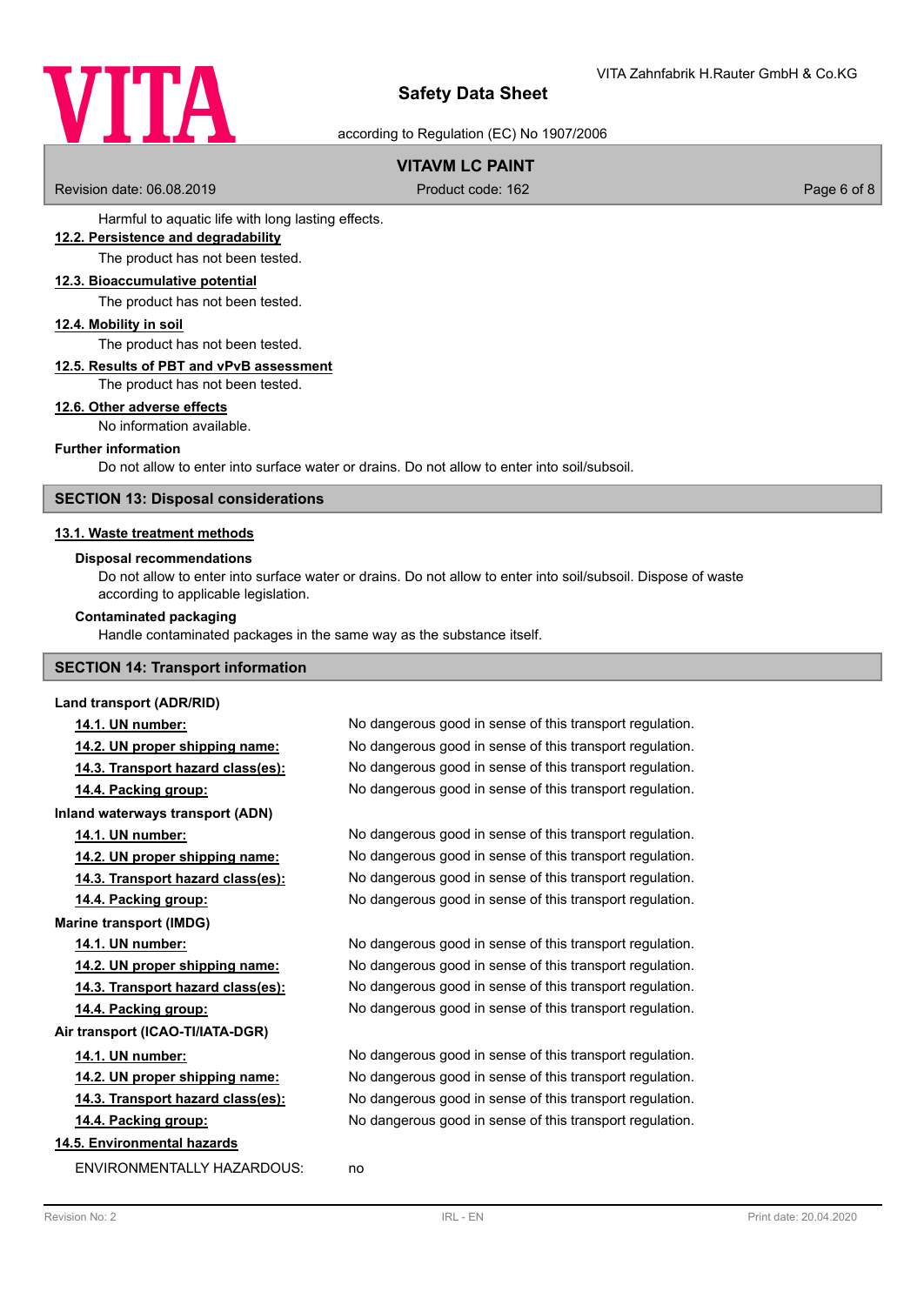

according to Regulation (EC) No 1907/2006

# **VITAVM LC PAINT**

Revision date: 06.08.2019 **Product code: 162** Product code: 162 **Page 7 of 8** Page 7 of 8

# **14.6. Special precautions for user**

No information available.

### **14.7. Transport in bulk according to Annex II of Marpol and the IBC Code**

not applicable

# **SECTION 15: Regulatory information**

|  | 15.1. Safety, health and environmental requlations/legislation specific for the substance or mixture |  |  |  |  |
|--|------------------------------------------------------------------------------------------------------|--|--|--|--|
|  |                                                                                                      |  |  |  |  |

### **EU regulatory information**

| 2010/75/EU (VOC):                   | $0.22 \%$                              |
|-------------------------------------|----------------------------------------|
| 2004/42/EC (VOC):                   | $0.22 \%$                              |
| Information according to 2012/18/EU | Not subject to 2012/18/EU (SEVESO III) |
| (SEVESO III):                       |                                        |

### **National regulatory information**

Employment restrictions:

Observe restrictions to employment for juveniles according to the 'juvenile work protection guideline' (94/33/EC). Water hazard class (D): 3 - strongly hazardous to water Skin resorption/Sensitization: Causes allergic hypersensitivity reactions.

### **15.2. Chemical safety assessment**

Chemical safety assessments for substances in this mixture were not carried out.

### **SECTION 16: Other information**

### **Abbreviations and acronyms**

ADR: Accord européen sur le transport des marchandises dangereuses par Route (European Agreement concerning the International Carriage of Dangerous Goods by Road ) IMDG: International Maritime Code for Dangerous Goods IATA: International Air Transport Association GHS: Globally Harmonized System of Classification and Labelling of Chemicals EINECS: European Inventory of Existing Commercial Chemical Substances ELINCS: European List of Notified Chemical Substances CAS: Chemical Abstracts Service LC50: Lethal concentration, 50% LD50: Lethal dose, 50% CLP: Classification, labelling and Packaging REACH: Registration, Evaluation and Authorization of Chemicals GHS: Globally Harmonised System of Classification, Labelling and Packaging of Chemicals UN: United Nations DNEL: Derived No Effect Level DMEL: Derived Minimal Effect Level PNEC: Predicted No Effect Concentration ATE: Acute toxicity estimate LL50: Lethal loading, 50% EL50: Effect loading, 50% EC50: Effective Concentration 50% ErC50: Effective Concentration 50%, growth rate NOEC: No Observed Effect Concentration BCF: Bio-concentration factor PBT: persistent, bioaccumulative, toxic vPvB: very persistent, very bioaccumulative RID: Regulations concerning the international carriage of dangerous goods by rail ADN: European Agreement concerning the International Carriage of Dangerous Goods by Inland Waterways

(Accord européen relatif au transport international des marchandises dangereuses par voies de navigation